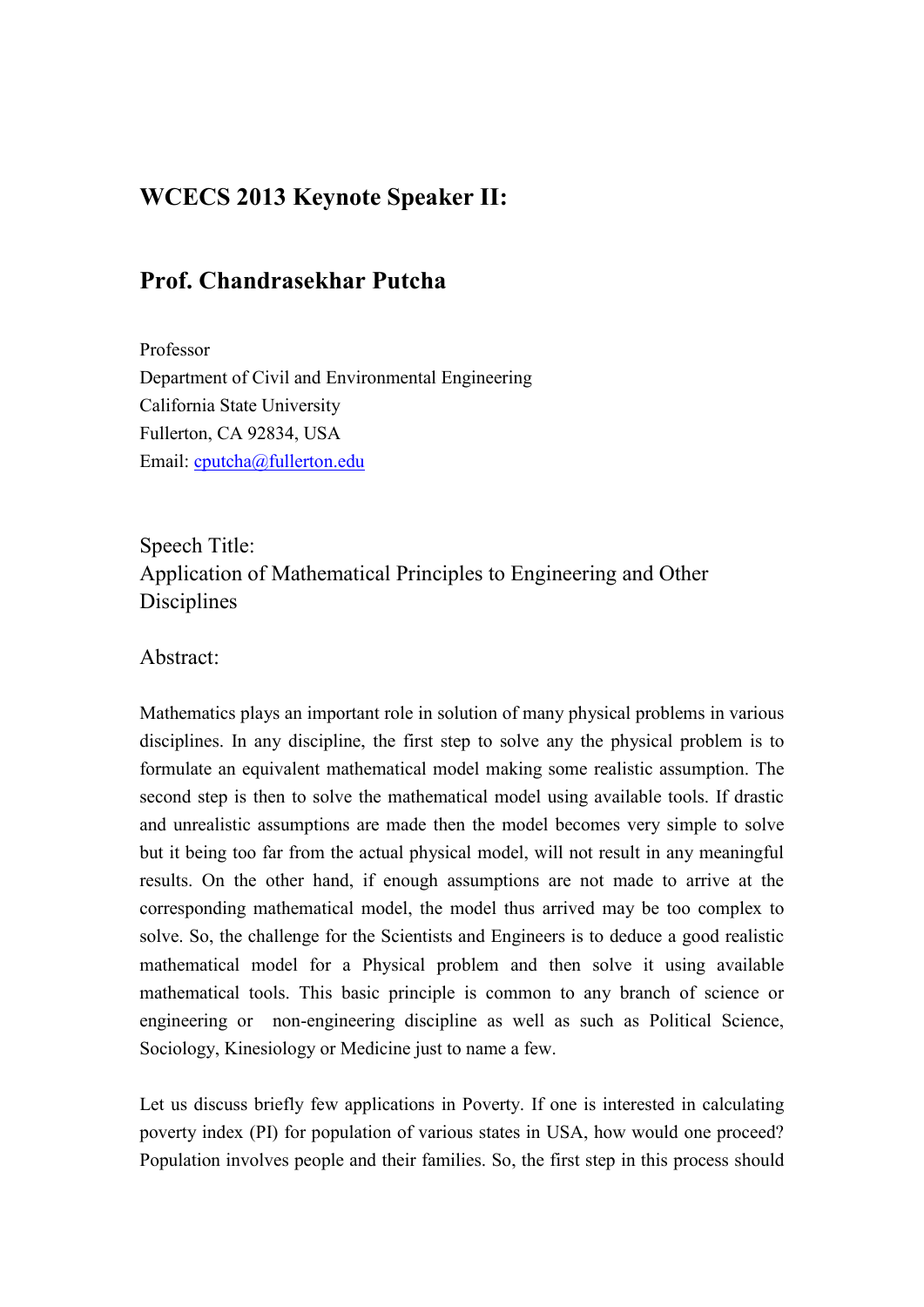be to calculate poverty of any family. Now, when one talks of a family, the two basic parameters that are connected with poverty of a family are – family size (f) and the economic level (e) of the family. The abstract parameter PI is directly proportional to f while it is inversely proportional to e. Hence, the basic relation for poverty index (PI) can be expressed as,  $PI = k$  f/e, where k = constant of proportionality =k<sub>1</sub> k<sub>2</sub> where, k<sub>1</sub> is associated with f and  $k_2$  is associated with e. While there exist data for e and f, there is no data for the abstract quantity of poverty index (PI). So, the challenge in this problem is to arrive at a method to calculate k which then gives the value of PI for a given data of f and e. Once this done, the values of poverty index (PI) can be calculated for each of the states in USA. I have published a paper in this area of Sociology on "Mathematical Formulation of Poverty Index" in an International Journal "European Journal of Scientific Research" – EJSR.

Similarly, one can pick a topic in Medicine. Good health is of interest to every person. Stroke or Heart attack are some of the leading causes of death. So, if one wants to calculate the Risk of a person getting stroke, how does one proceed? First, one has to look at all the important parameters that could contribute to stroke. Some of them are –blood pressure, (bp), total cholesterol level (tc), HDL, LDL, fast blood sugar (fbs) and age itself. A mathematical equation can then be developed between Stroke index (SI) and these parameters based on the actual anonymous data. For this concept of regression analysis is used. SI will be of the form:  $SI = K_1 * K_2 * K_3 * K_4 * K_5 * K_6$ \*bp\*tc\*ldl\*fbs\*age/(hdl) where K are constant of proportionality. The equation for cumulative risk factor (crf) is given as,  $\text{crf} = \text{rfbp*rfc*rfldl*rfbs*rfage/rfhdl$ . The risk factor is derived based on the Stroke index (SI) equation. Both these equations are based on the assumption that SI and crf are directly proportional to bp,tc,ldl,fbs and age and indirectly proportional to hdl. The individual risk factors are calculated using relations such as: rfbp =bpa/bpn, rfc=tca/tcn, rfdl= ldla/ldln,rfbs=bsa/bsn,rfage=agea/agen. "a" stands for actual and "n" stands for nominal. Using this formulation and the actual data of patients, one can calculate stroke index (SI) and cumulative risk factor (crf) for any particular person. This can then be communicated to the person and steps can be taken to mitigate the situation through appropriate medicine prescribed by the physician. Similarly, basic principles as shown here for 2 examples can be used to solve problems in other disciples as well.

This keynote speech will go into the actual data that was used for problems in various disciplines and the results obtained showing the efficacy of mathematical techniques.